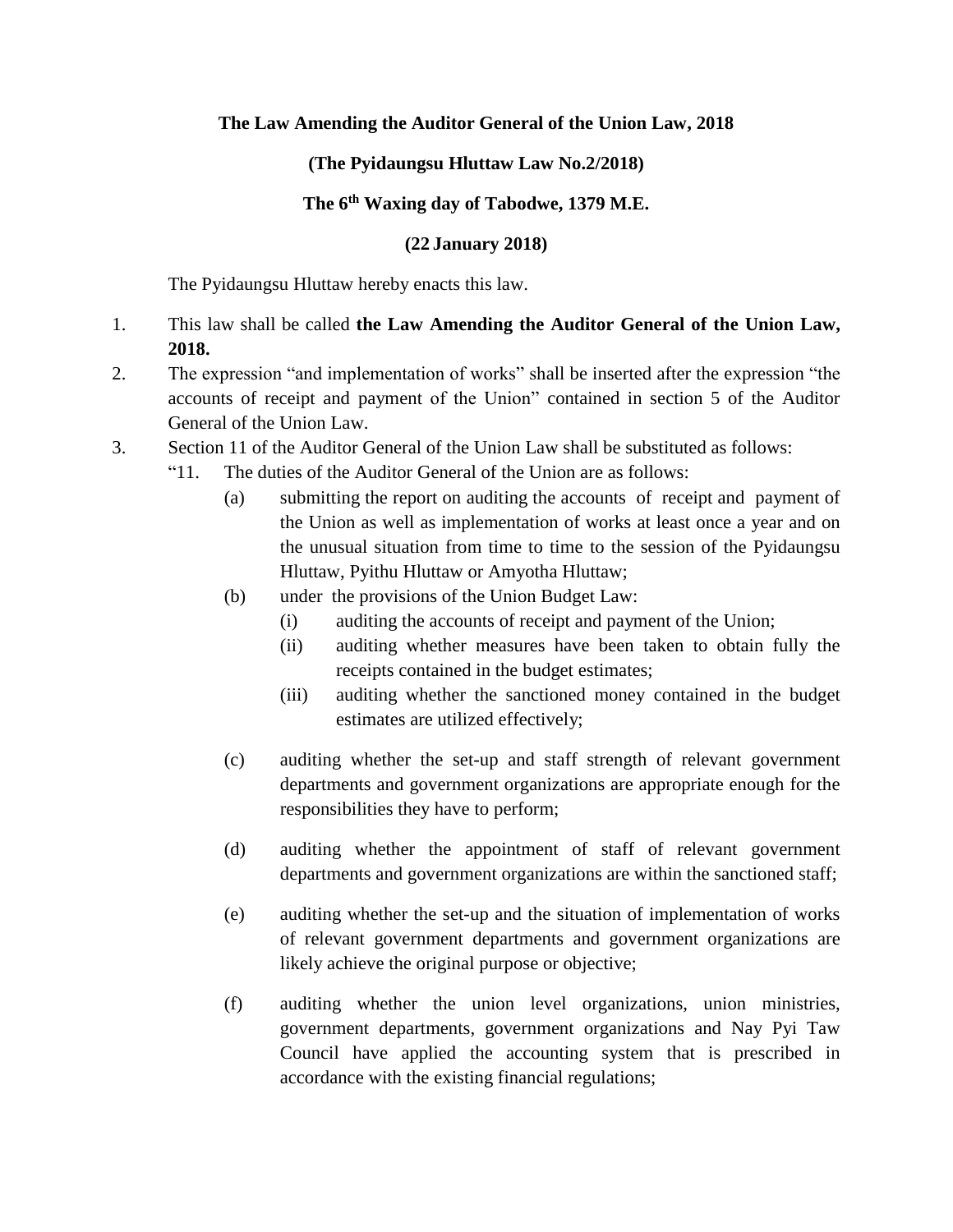- (g) auditing whether the projects and implementation of works of the union level organizations, union ministries, government departments, government organizations and Nay Pyi Taw Council are actually effective for the public;
- (h) (i) auditing whether there are precision, accuracy, systematic maintenance and effective utilization in taking over and using the state-owned assets, co-operative-owned assets and public-owned assets;
	- (ii) auditing whether ownerless assets, confiscated assets, assets that are taken over as public owned by notification and assets legally relinquished by the owner are officially recorded in the accounts, maintained, utilized systematically and in case of necessity, systematically disposed and transferred;
- (i) in respect of manufacturing, trading and services:
	- (i) auditing the accounts of manufacturing, trading and services;
	- (ii) auditing the quantity and standards of products and services;
	- (iii) auditing whether there are wastages, leakages, damages, losses and misappropriation in implementing projects;
	- (iv) comparing and auditing the cost and effectiveness;
	- (v) auditing supervision over organization or the way of the organization works, performing work under effective operational controls, improvement in economic efficiency, social and cultural impact, systematic work, performance of staff which is free from corruption and beneficial utilization of funds and properties;
- (j) presenting findings to the relevant organizations after auditing as the case may be if the President of the Union, Speaker of the Pyidaungsu Hluttaw, Speaker of the Pyithu Hluttaw or Speaker of the Amyotha Hluttaw or any union level organization, any union ministry or Nay Pyi Taw Council request to audit any of its activities;
- (k) supervising the Myanmar Accountancy Council and the Myanmar Institute of Certified Public Accountants, and providing necessary guidance;
- (l) determining and supervising the duties, ethics and rights of the Certified Public Accountant and the Practicing Accountant in accordance with the law;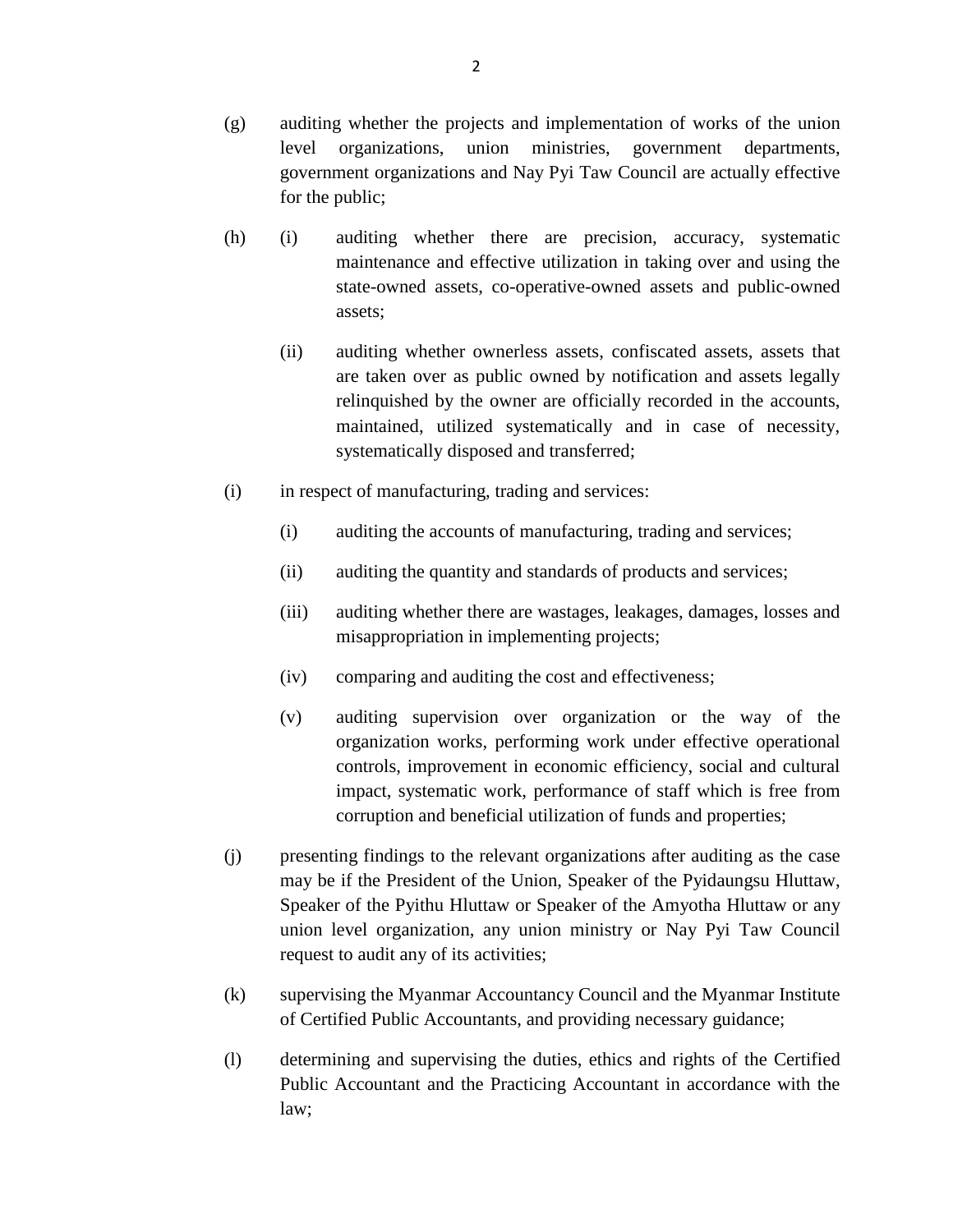- (m) auditing, if necessary, the accounts of private business that have been audited by the Certified Public Accountant and the Practicing Accountant relating to taxes to be paid to the Union;
- (n) submitting necessary bill relating to the auditing works to the Pyidaungsu Hluttaw;
- (o) reporting his performance and findings to the President of the Union and the Pyidaungsu Hluttaw simultaneously;
- (p) submitting the report to the Pyidaungsu Hluttaw if the Pyidaungsu Hluttaw assigns him to audit the implementation of works of the union level organizations, union ministries, government departments, government organizations and Nay Pyi Taw Council;
- (q) auditing the accounts of receipt and payment relating to debt, deposits, suspense which are operated in conjunction with the Union Budget at the union level organizations, union ministries, government departments, government organizations and Nay Pyi Taw Council, and checking whether the responsible persons systematically control and effectively supervise such receipts and payments;
- (r) auditing whether the internal audit teams have been formed at the organizations which will be audited according to the law, and whether such teams carry out their activities in accordance with the work programs, orders, directives and procedures determined by the relevant ministries and organizations;
- (s) in auditing the organizations or works which will be audited according to the law, sending the findings regarding the matters which are considered to require legal actions to the head of the relevant organizations and to the member of its union level organization and that of its region or state level organization;
- (t) in auditing any organization or work, if it is considered to be stopped and prevented forthwith the wastages, leakages, damages, losses and misappropriation are currently occurring in such organization or worksite;
	- (i) informing immediately to the head of the relevant organizations and the member of its union level organization and that of its region or state-level organization;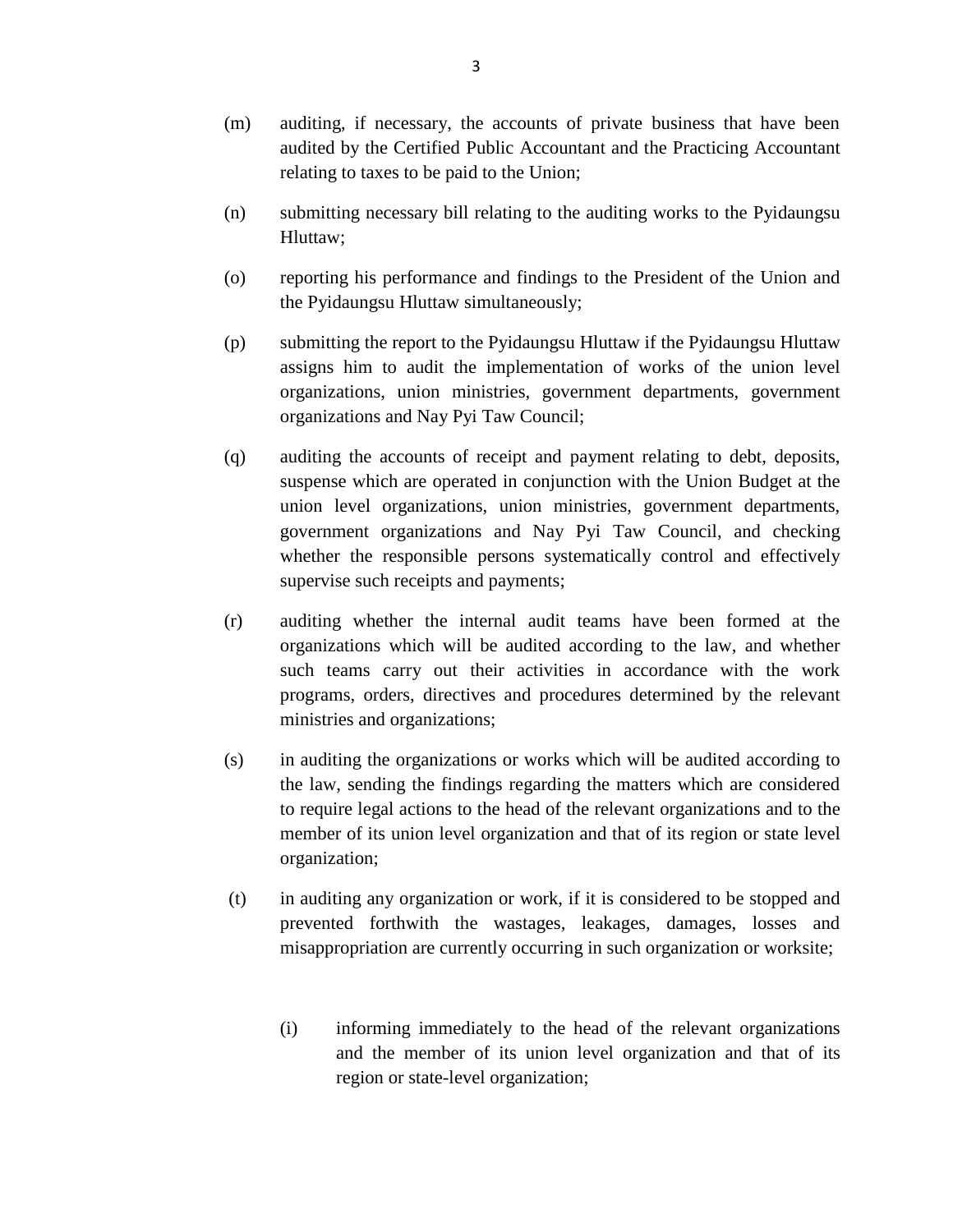- (ii) reporting to the Union Government and relevant Region or State Government, if the head of the relevant organizations does not take any action;
- (u) (i) entering and auditing premises and buildings of the organizations, offices, work-sites, factories which will be audited according to the law;
	- (ii) requesting and auditing projects, plans, operation systems, contracts, list of personnel, cash accounts, asset accounts, reports, books of account, vouchers and other documents maintained in the organizations, offices, work-sites, factories which will be audited according to the law;
	- (iii) in requesting the documents mentioned in sub-section (ii), causing the relevant organizations to send the original or copy of them or by the electronic system;
	- (iv) maintaining the evidential properties, documents, recorded disks and electronic records that are found regarding auditing as exhibits;
	- (v) interviewing the relevant persons for the purpose of auditing and obtaining statements;
	- (vi) obtaining the help of skilled staff according to the work or time frame with the approval of the relevant organization for auditing if necessary;
- (v) auditing the accounts relating to the other financial matters of the government departments and government organizations if necessary;
- (w) auditing the works and accounts of joint ventures operating with the government which are granted benefits by various types of agreements and various systems utilizing state-owned water land, air and resources if necessary;
- (x) auditing whether law, regulations, bye-laws and procedures are compiled with in regard to loans borrowed from this country or abroad, loans disbursed to this country or abroad, interest paid and interest received on loans;
- (y) auditing whether moneys and assets receivable, moneys and assets payable are disclosed completely and accurately and whether accounts are cleared in accordance with the prescriptions;
- (z) performing other duties assigned by the President of the Union in accordance with the law;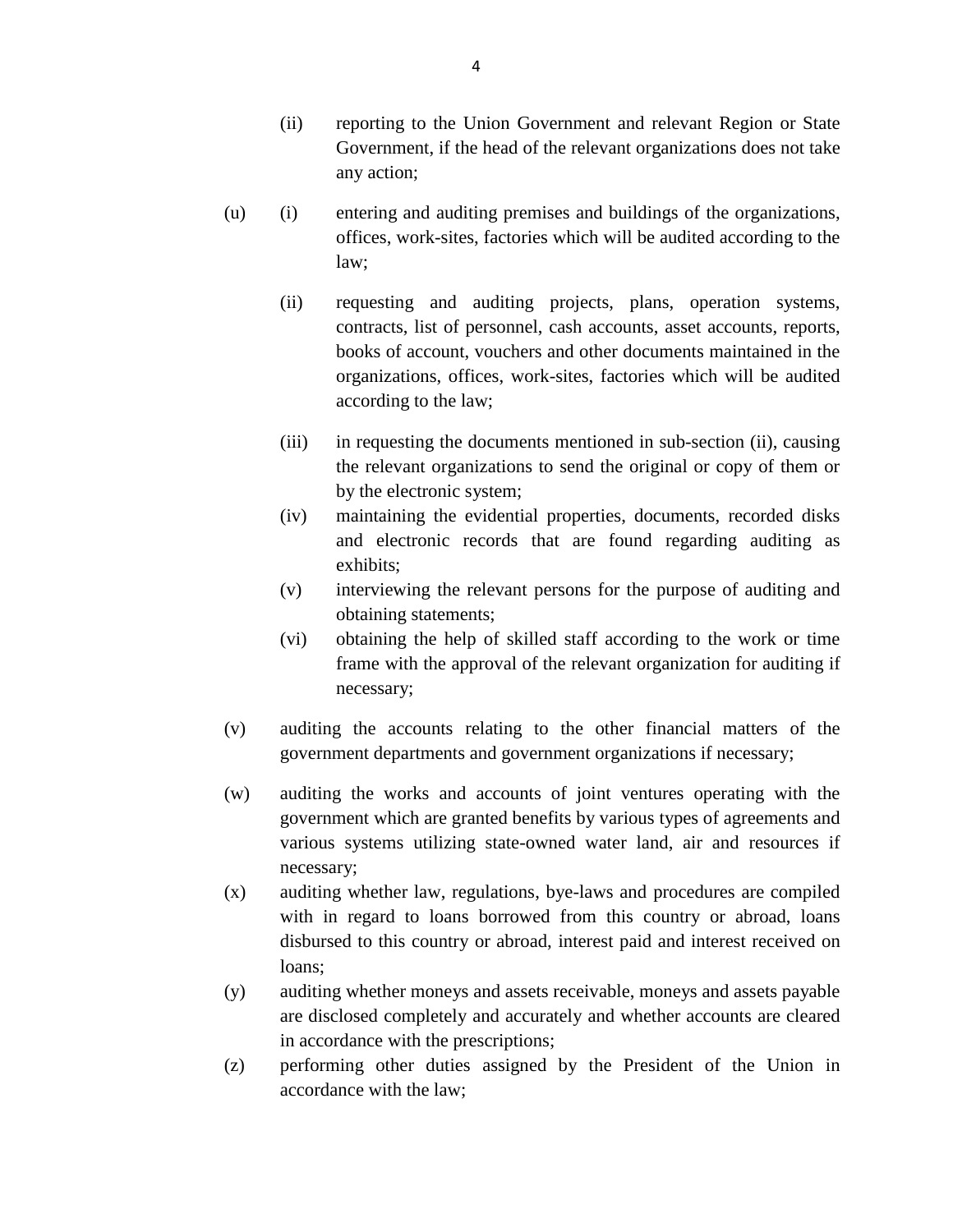- (aa) performing other duties stipulated under any existing law."
- 4. Section 13 of The Auditor General of the Union Law shall be substituted as follows:

"13. The Auditor General of the Union may delegate the duties and powers conferred on him under sections 11 and 12 to the Deputy Auditor General, Auditor General of the Region or State and audit officers of the different levels of audit offices, and small teams, staff and persons who are assigned duties by him."

- 5. In Section 25 of the Auditor General of the Union Law:
	- (a) sub-sections (a), (c) and (d) shall be substituted as follows:
		- "(a) submitting the report on auditing related to the accounts of receipt and payment of the Region and State as well as of the implementation of works at least once a year and on the unusual situation from time to time to the session of the relevant Region or State Hluttaw;
		- (c) auditing whether the implementation of works of the relevant region or state level organizations, region or state ministries, government departments, government organizations are actually effective for the public.
		- (d) submitting the report on his performance and findings to the Chief Minister of the Region or State and to the Region or State Hluttaw simultaneously:"
	- (b) sub-sections (f), (g), (h), (i) and (j) shall be inserted as follows after sub-section (e), and sub-section (f) of the original law shall be renumbered as sub-section(k):
		- "(f) submitting the report to the Region or State Hluttaw if the Region or State Hluttaw assigns him to audit the implementation of works of the relevant region or state level organizations, government departments and government organizations;
		- (g) auditing the accounts relating to the other financial matters of the government departments and government organizations of the Region or State if necessary;
		- (h) auditing, if necessary and assigned, the works and accounts of joint ventures operating with the relevant Region or State Government which are granted benefits by various types of agreements and various systems utilizing state-owned water, land, air and resources;
		- (i) auditing the accounts of receipt and payment relating to debt, deposits and suspense which are operated in conjunction with the Region or State Budget and assigning audit officers to check whether the responsible